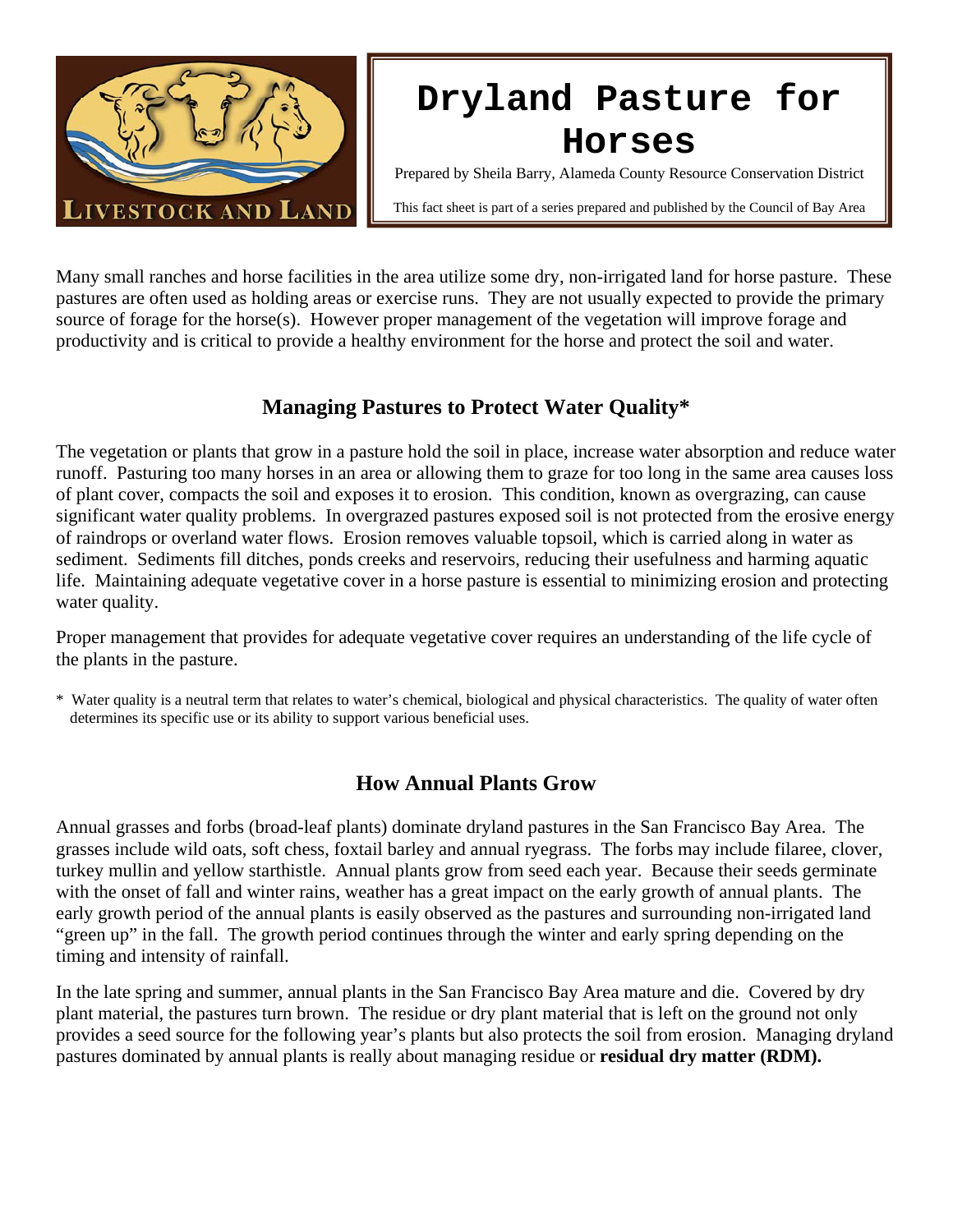# **Guidelines for Managing Residual Dry Matter (RDM)**

Managing RDM in pastures dominated by annual plants is the most effective way to improve the condition of the soil surface, increase its water holding capacity, increase plant productivity and minimize the invasion of weedy plants. Residual dry matter can minimize runoff and soil erosion as well as minimize the potential for manure to be transported to waterbodies. Sufficient levels of RDM need to be left in a horse pasture after the growing season and prior to fall rains to protect soil and water resources.

The amount of RDM required to protect the soil will vary according to soil type, slope and climate. For example, areas with heavy rainfall, erosive soils or steep hills require more RDM than flat, stable soil in drier climates. The following guidelines represent a range of minimum or lower threshold levels for annual grassland sites in the San Francisco Bay Area. These guidelines were developed based on research conducted at field stations and experimental plots by the University of California and the US Forest Service. Landowners should test these minimums and develop their own levels to meet additional goals for a site

#### **Estimating Residual Dry Matter**

The amount of residual dry matter in a pasture should be estimated at the end of the growing season. This RDM information can be used to gauge utilization of the pasture before the minimum RDM level is reached. If horses continue to use the pasture after the growing season ends, RDM should be estimated again to determine when the horses should be removed. As described below, RDM can be estimated by either visual determination or, directly, by clipping and weighing samples.

*Visual Determination* – A quick, easy method to visually check RDM levels is to compare the site to ta set of photos that illustrate various levels of RDM. When there is less than 400 lbs. of RMD per acre objects the size of golf balls and areas of bare soil are visible at 20 feet. With 400 to 700 lbs. of RDM per acre there will be little bare soil but the vegetation will appear patchy with an average of 2 inches of plant material. When 800 lbs. of RDM is present, small objects are masked and an average of 3 inches of plant material will be present.

*Weight Determination* – Directly clipping and weighing may also estimate RDM. Place on the ground a square foot or 1/10 meter frame and clip the dried plant material as close to the grand as possible. Include in the sample litter or shattered plant material that can be easily picked up without collecting soil or rocks. Gram scales are recommended for weighing the samples. Air-dry weights are satisfactory under most summer and early fall conditions. Wet or green samples should be oven dried for dry matter determination. Grams per square foot multiplied by 96 will estimate the pounds per acres. Example: 12 grams of dry matter per sq. foot x  $96 = 1150$  lbs/acre.

The variability experienced in most pastures on annual range often requires a large number of weighed samples for accurate estimates. However, adequate information for good management can be obtained by using iudgment to select areas to sample that are "representative" or "typical" of the entire pasture. Ten to fifteen separate weights or visual weight estimates are usually enough for an area.

| Minimum Recommended Residual Dry Matter (RDM) Levels<br>to Protect Soil and Water Resources |                |                |
|---------------------------------------------------------------------------------------------|----------------|----------------|
| East Bay and South Bay 400 lbs./acre<br>(10 to 40 inches of precipitation)                  | 600 lbs./acre  | 800 lbs./acre  |
| <b>North Coast</b><br>750 lbs./acre<br>(more than 40 inches precipitation)                  | 1000 lbs./acre | 1250 lbs./acre |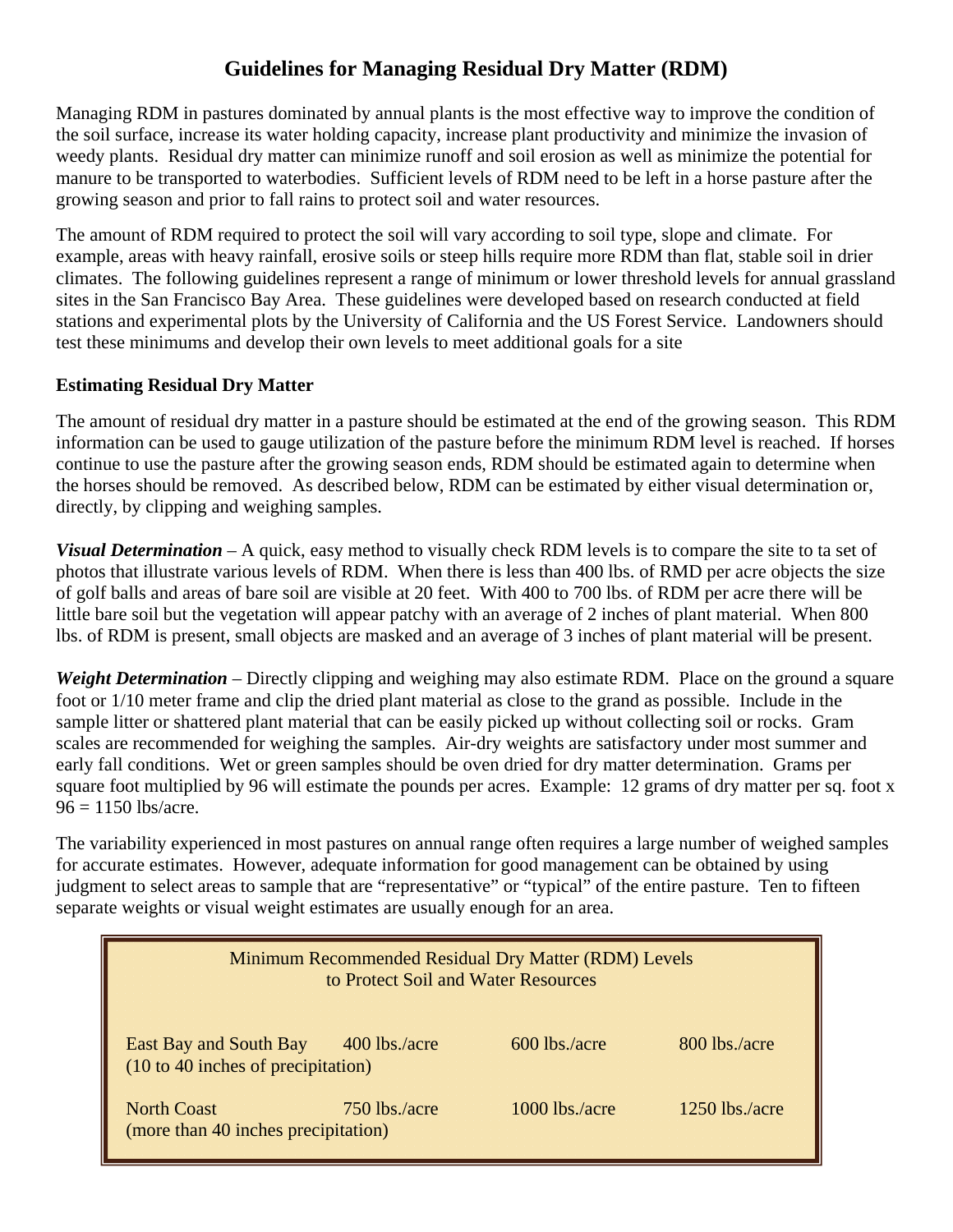#### **Pasture vs. Paddock**

Not all areas on a small ranch or horse facility should be expected to support vegetation. Some areas will appear as dry, bare lots because of heavy usage. These areas should not be referred to as pastures but rather as paddocks (or corrals). Paddock refers to a small, non-irrigated, nongrazable holding pen or exercise lot, often adjacent to a horse stall.\* Since it is not feasible to manage for vegetative cover in a paddock, the management considerations are different than those for a pasture. Even though most of the ground in the paddock is not protected by vegetation, paddocks, which are not too large, can be managed to protect soil and water resources.

\* This definition of a paddock should not be confused with the division of a pasture into small grazing cells, which may be called paddocks.

# **Managing horses to achieve and maintain target RDM levels in a pasture requires: 1. The proper stocking 2. The proper distribution of grazing 3. The proper season of use**

### **1. The Proper Stocking Rate – Determining a Pasture's Carrying Capacity**

*Stocking Rate* refers to the amount of land area allocated to each animal for a specific period of time. The appropriate stocking rate is based on the carrying capacity of the pasture and will vary from year to year due to weather and previous use. Pastures should be stocked at rates so that minimum RDM levels will not be exceeded. Horse owners and/or pasture managers should be prepared to move horses to a paddock or an alternative pasture once target RDM levels are reached or exceeded.

*Carrying Capacity* or the maximum number or horses a pasture will tolerate, is based on the type of horses being grazed, i.e., broodmares, foals or mature horses, working or idle, the quality and productivity of the pasture's plants and the level of utilization desired. Many publications and articles state the carrying capacity of horse pastures to be 1 to 2 acres per horse. It must be recognized that this carrying capacity refers to mature horses on irrigated pastures. Dryland pastures are substantially less productive and have much lower carrying capacities. Because productivity of dryland pastures varies greatly depending on soil type, rainfall and plant species composition, carrying capacities also vary significantly. Carrying capacity on dryland pastures in the San Francisco Bay Area may range from 10 to 60 acres per horse.

*Forage Utilized* – To estimate carrying capacity, pasture managers should compare the amount of forage consumed and/or trampled by a horse versus the amount of forage available. Mature horses on all hay diets will consume 2 to 2.5% of their body weight in dry hay. Therefore, a 1200-pound horse can be expected to consume as much as 30 pounds of hay per day to maintain body weight and condition. Generally, the average intake of a horse grazing on pastures can be expected to resemble that of a horse fed hay. However, because some pasture plants are more palatable than others and horses may also trample or rub out plants, average intake estimates have only limited value when determining the carrying capacity of a pasture. Instead it should be considered that a mature horse, whether or not its primary source of forage is the pasture, will eat or trample at least 1500 pounds of dry-weight of forage per month.

*Forage Available* – Forage production for favorable and less favorable ears has been estimated for range and pasture sites in the Bay Area. These values ranging from 1000 to 3500 pounds per acre are reported by site in the UDSA Soil Survey. Estimates represent the air-dry weight of forage from unfertilized pastures. To estimate the forage available in your pasture create an exclusion area where forage can mature, be clipped and weighed to estimate production per acre.